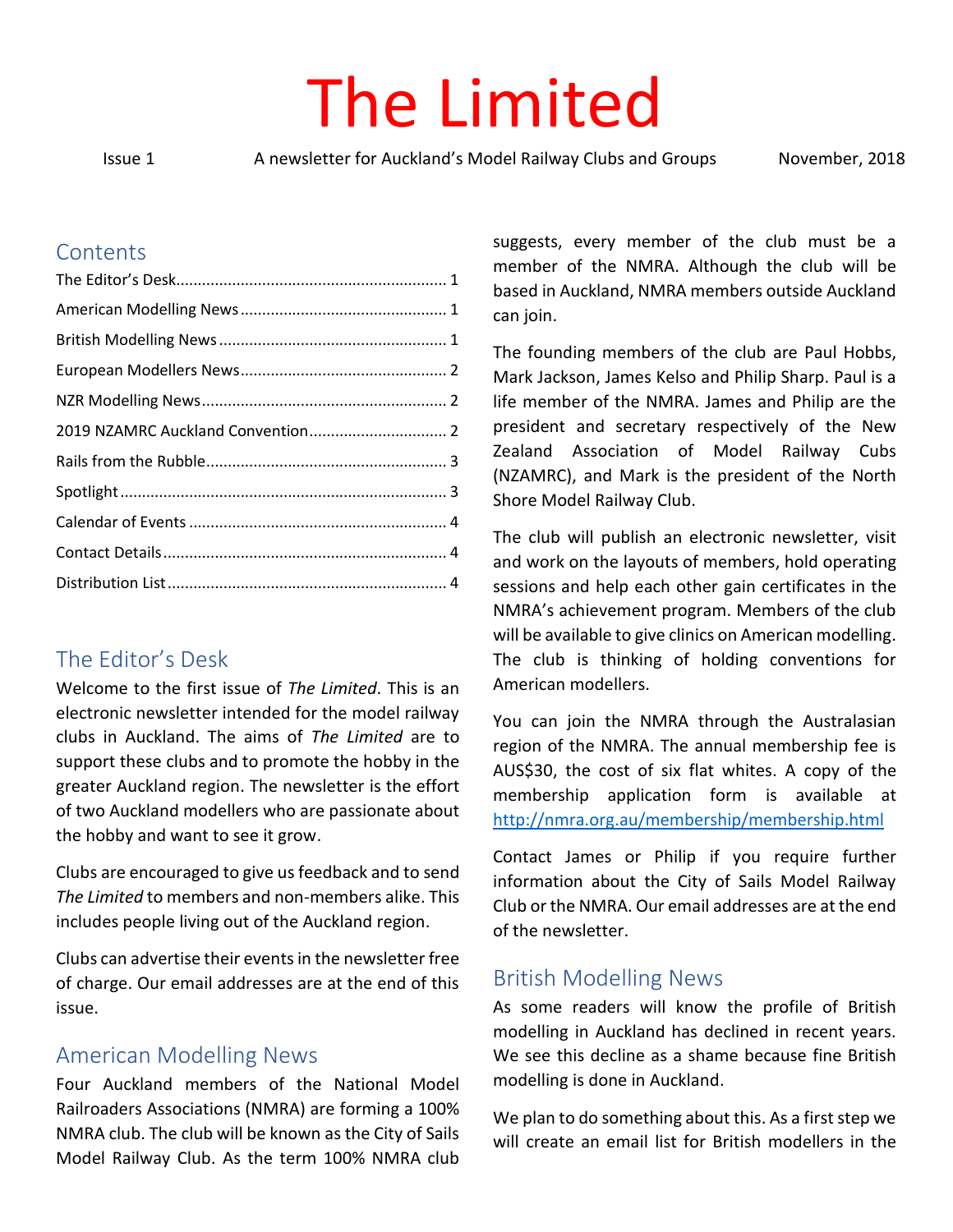Auckland region. The aim of this email list is exchange information and photographs that are of interest to British modellers in Auckland.

If you are interested in being on the email list, please contact us.

## <span id="page-1-0"></span>European Modellers News

The Auckland Märklin Club (AMC) is hosting the inaugural Out West Model Expo on November 17 and 18 at the Te Atatu Peninsula Community Centre, 595 Te Atatu Road. The expo will be open 10:00am to 4:30pm both days. The entrance fees are adult \$8, child \$4 and family \$16.

There will be over a dozen layouts ranging from Z scale to G scale and a mix of American, European, and British prototypes. There will also be live steam demonstrations by members of the Auckland Garden Railway Society. The AMC is hosting the expo as a way to raise money and to promote their club and the hobby.

The AMC is a small club of 17 members. Philip joined the club recently and has found the members enthusiastic about the hobby. We encourage you to attend the expo. We will have a report on it in the next issue of *The Limited*.

#### <span id="page-1-1"></span>NZR Modelling News

Approximately every six to eight weeks there is a modelling day at the Birkenhead All Saints Scout Den, 3 Recreation Drive, Birkenhead. The days are organized by the Auckland NZR modelling group and run from 10:00am to 4:30pm. The photograph to the right was taken during the modelling day on October 28.

The idea of these modelling days is that modellers turn up with their incomplete models and work on them in a relaxed atmosphere. There is usually plenty of conversation. Tables and power outlets are provided. The days are open to all modellers and not just NZR modellers. Philip was told by an organizer of the modelling days that if you are not an NZR modeller there may be attempts to convince you of the error of your ways!

The next modelling day will December 2. We will be there for part of the day.



#### <span id="page-1-2"></span>2019 NZAMRC Auckland Convention

The inaugural NZAMRC Auckland Convention will be held February 9, 2019 at the North Shore MRC. The aim of this convention is to promote our hobby in Auckland and to encourage modellers who have never entered a model competition to enter. The convention chair is James Kelso, president of the NZAMRC.

There will be three thirty-minute clinics and a model competition in the morning. The afternoon will be devoted to a layout tour.

There will be one clinic for each of the prototypes American, British and New Zealand. Each clinic will give an overview of modelling that prototype.

The model competition will require modellers to scratchbuilt a load for a flatcar. The flatcar will not be judged. There will be two classes, one class for modellers who have never entered a competition at an NZAMRC national convention and one class for those that have. Club are encouraged to get their younger or new members to enter the competition.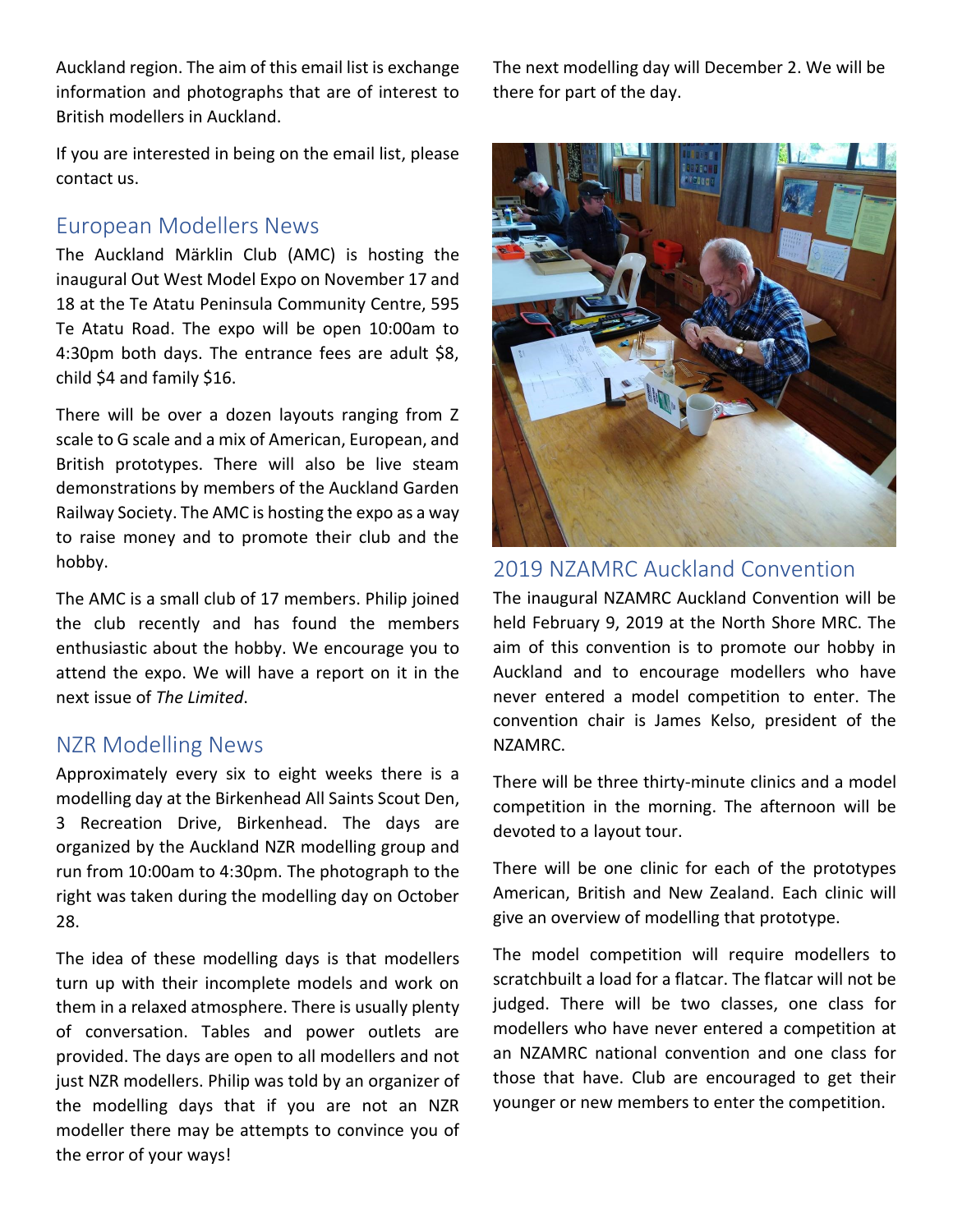Because of the space available at the NSMRC club rooms and the layout tours, the number of attendees will be limited to 45. You will need to register for the convention. There is no registration form. You register by sending an email to James Kelso [\(jameskelso250@gmail.com\)](mailto:jameskelso250@gmail.com) and depositing \$15 in the bank account 02-0688-0138584-00 using internet banking or by sending a cheque for \$15 to J. Kelso, P O Box 301318, Albany, Auckland 0752. You can also pay \$15 cash on the morning of the convention. If you pay by internet banking, include your first initial, surname and 'AC19'. If you pay by cheque, make it out to the NZAMRC.

#### <span id="page-2-0"></span>Rails from the Rubble

The organizing of the next NZAMRC national convention, known as Rails from the Rubble, started early this year. The convention will be April  $10 - 13$ , 2020, St Andrews College, 347 Papanui Road, Christchurch. The local organizing committee (LOC) has created a convention website. This is available at <http://www.modelrailcon.co.nz/>

The LOC is asking for no-obligation expressions of interest. You can provide this by completing the form on the website, or by posting the information to 2020 Convention, P.O. Box 18823, New Brighton, Christchurch, 8641.

## <span id="page-2-1"></span>Spotlight

The spotlight this issue is on the Auckland Centre Model Railway Club (ACMRC).

The ACMRC formed in 1991 and did not have permanent clubrooms until 2004 when it starting renting a two-storied former scout hall in Mt Wellington. The club is currently building three layouts. Downstairs there are partly completed N scale and OO scale layouts, and upstairs there is a partly completed HO layout.

The N scale layout is table top size. The first photograph to the right shows part of this layout. The OO layout models Sheffield. The second photograph to the right is of a town in a corner of the OO layout.





The HO layout covers about two-thirds of the upstairs. The photograph below shows part of the layout and members of the Auckland Garden Railway Society visiting. The person second from the left is Bob Cartwright, president of the club.